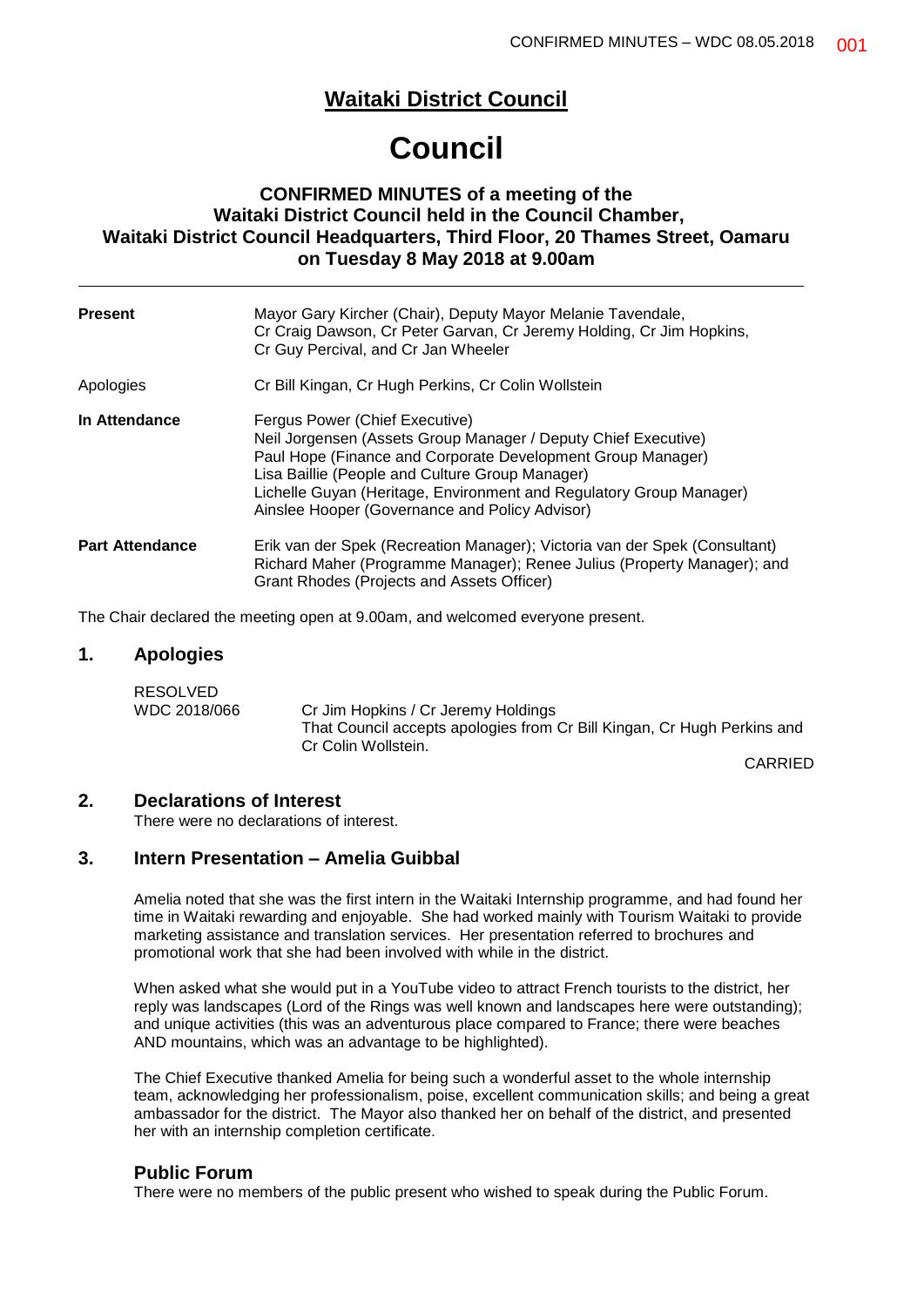# **4. Confirmation of Previous Meeting Minutes**

| <b>RESOLVED</b> |                                                                                                                                                                                      |
|-----------------|--------------------------------------------------------------------------------------------------------------------------------------------------------------------------------------|
| WDC 2018/067    | Cr Craig Dawson / Deputy Mayor Melanie Tavendale                                                                                                                                     |
|                 | That Council confirms the public minutes of the 27 March 2018 Council<br>Meeting, as circulated, as a true and correct record of that meeting, with<br>two minor amendments, namely: |
|                 | Under Agenda Item 5, Mayor's Report, paragraph three, final line, that<br>the word "member" be added after "ex-officio"; and                                                         |
|                 | Under Agenda Item 9, 2018-28 Long Term Plan – Approval for<br>$\bullet$                                                                                                              |
|                 | Consultation (discussion part 1), paragraph three, bulletpoint 4, third<br>line, second word – replace "accept" with "adopt".                                                        |
|                 | CARRIED                                                                                                                                                                              |
| <b>RESOLVED</b> |                                                                                                                                                                                      |
| WDC 2018/068    | Cr Jim Hopkins / Deputy Mayor Melanie Tavendale                                                                                                                                      |
|                 | That Council confirms the minutes of the 10 April 2018 (additional) Council<br>Meeting, as circulated, as a true and correct record of that meeting.                                 |

#### CARRIED

# **5. Mayor's Report**

The Mayor's report, as circulated, was taken as read. It provided comments to bring Councillors and the public up-to-date with a number of issues that have arisen since the last Council meeting. Topics included The Waitaki Lakes Shoreline Committee, The Provincial Growth Fund, The Oamaru Whitestone Civic Trust, Trustpower National Volunteer Awards, Fixing and Improving; and Meetings Attended.

*[NOTE: The full version of the Mayor's Report is available on Council's website as part of the "8 May 2018 Council Meeting Agenda Papers PUBLIC", and can be accessed through the pathway "Council / Council Meetings / Agendas and Minutes".]*

The following points were highlighted / clarified during discussion on the Mayor's report:

- The new section towards the end of the report entitled "Fixing and Improving" was aimed at capturing some of the important little things that were occurring perhaps more behind the scenes; similar to a "stocktake".
- It was a lack of available resources that had prevented the Returned Services Association (RSA) from taking on the organisation of the ANZAC Day commemorations.
- It was noted that, whilst attending the 5 April opening of the Waitaki Boys' High School Science Block, the Mayor had been able to talk with the Prime Minister, and specifically to discuss Waitaki's heritage and Geopark initiatives. Support for them had been received in response.

RESOLVED WDC 2018/069 Cr Jim Hopkins / Deputy Mayor Melanie Tavendale That Council receives and notes the information.

CARRIED

## **6. Chief Executive's Report**

The Chief Executive's Report, as circulated, was taken as read. It provided comments to bring Councillors up-to-date with issues that had arisen since the last Council meeting. Topics included: Three Waters Review; Proposed Waitaki Whitestone UNESCO Global Geopark; Business and Site Visits; and Meetings Attended.

*[NOTE: The full version of the Chief Executive's Report is available on Council's website as part of the "8 May 2018 Council Meeting Agenda Papers PUBLIC", and can be accessed through the pathway "Council / Council Meetings / Agendas and Minutes".]*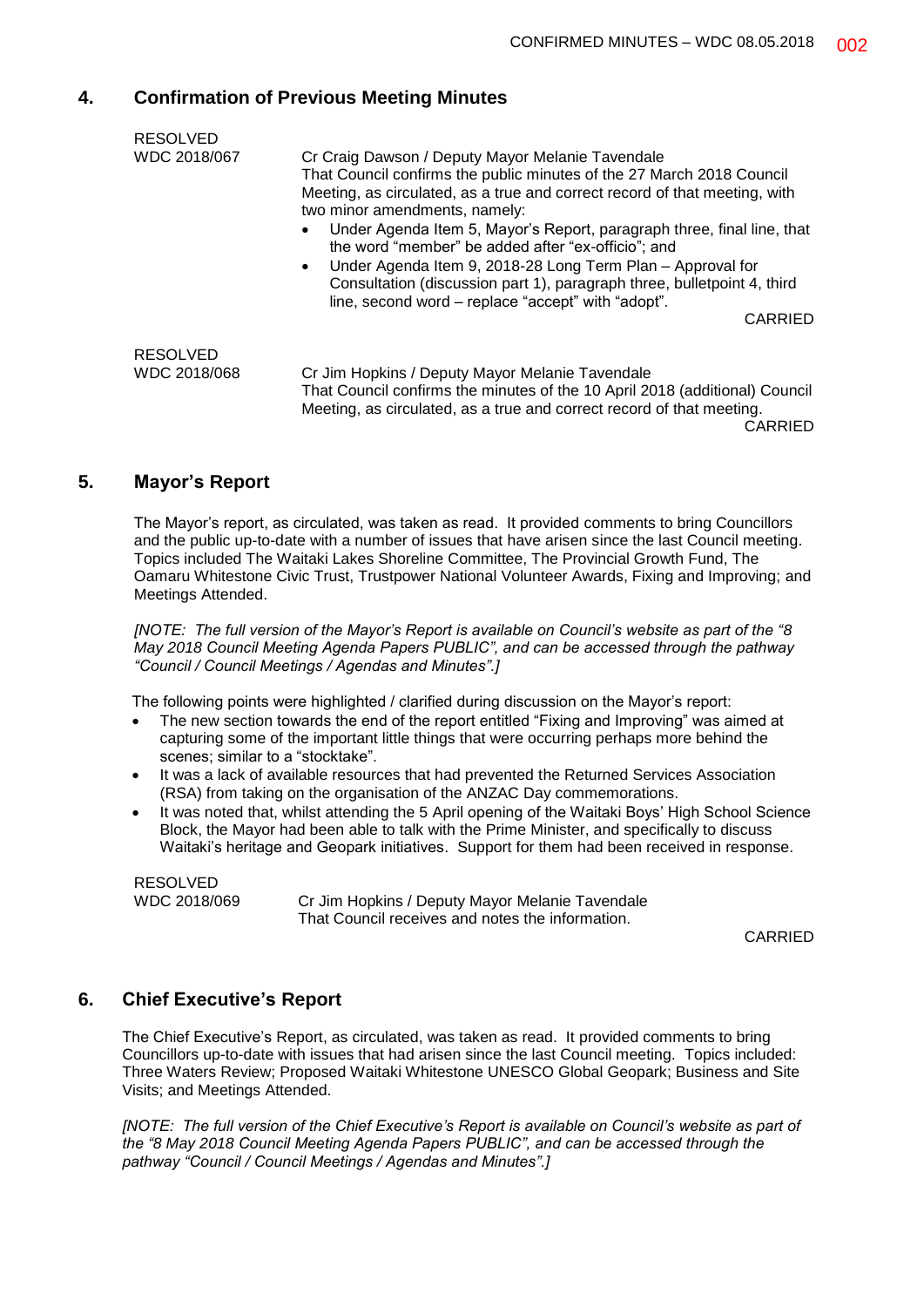Key points highlighted / clarified during discussion on the report were as follows:

- The Three Waters Review documents had been circulated with the Chief Executive's report and uploaded to Council's website alongside the agenda papers, in recognition of the importance of this matter nationally. The BECA report showed that Otago is the second-most expensive region to get water to a drinking standard. However, that was primarily a function of Queenstown's highly intensive tourist visitor rates; Waitaki was doing okay in the regional rankings.
- Chief Executive Fergus Power expressed his deep appreciation for the efforts of the whole team at Council who had successfully put together the bid for a UNESCO Global Geopark in what had been only three months.
- In the aftermath of the Havelock North drinking water enquiry, Waitaki was in a good position some upgrades had already been done, and the work programme was continuing well with Omarama, Ohau and small rural supplies still to do. The Water team was also working closely with both the Canterbury and Otago drinking water groups, as well as Public Health South (the regulatory entity) and Canterbury councils. The Chair acknowledged this work and effort, and noted that Council's decision to go out early on upgrading its drinking water had paid off, with Waitaki sitting far ahead of some others.
- Several of the referenced business visits and meetings had been related to identifying possible links with other entities or activities if the Waitaki Geopark bid was successful.

| RESOLVED     |                                                  |
|--------------|--------------------------------------------------|
| WDC 2018/070 | Cr Jeremy Holding / Cr Jan Wheeler               |
|              | That Council receives and notes the information. |

CARRIED

# **7. Recommendations from Finance, Audit and Risk Committee Meeting – 10 April 2018**

The recommendations report, as circulated, sought Council's approval of recommendations agreed at the Finance, Audit and Risk Committee Meeting held on 10 April 2018.

## **(a) Otago Rural Fire Authority Establishment Loan Write-off**

The report to the Finance, Audit and Risk Committee had sought to resolve outstanding issues following the disestablishment of the Otago Rural Fire Authority.

It was noted that the fire equipment had originally been purchased locally by the Otago Rural Fire Authority and would still be available locally, along with the fire services. In this way, local ratepayers would still have access to and benefit from the equipment and service under the new national arrangement.

RESOLVED<br>WDC 2018/071

Cr Craig Dawson / Deputy Mayor Melanie Tavendale That Council:

- 1. Approves the write-off of the Otago Rural Fire Authority Establishment Loan, and that this write-off be funded from existing rural fire depreciation reserves
- 2. Approves the transfer to the General Reserve of any unused balance in the depreciation reserve.

CARRIED Against: Cr Jim Hopkins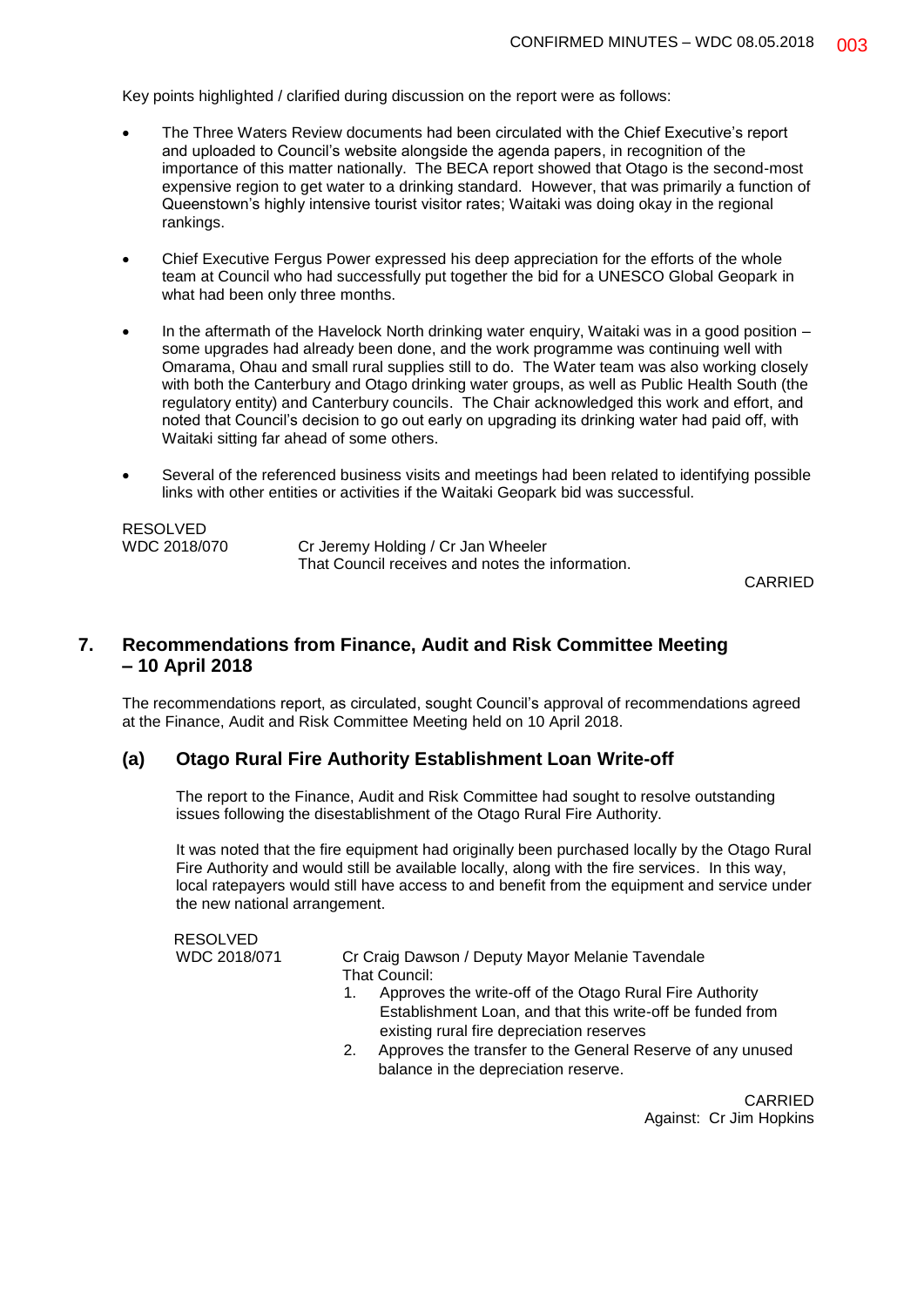# **At 9.55am, the Chair directed the meeting to take agenda items out of order, and to move forward to Agenda Item 10.**

# **10. Lower Waitaki-South Coastal Canterbury and Upper Waitaki Water Management Zone Committees – 2017 Annual Reports**

The memorandum, as circulated, attached the 2017 Annual Reports of the Lower Waitaki-South Coastal Canterbury and Upper Waitaki Water Management Zone Committees. Zone Committee facilitators Barbara Gilchrist and Dave Moore, and Environment Canterbury's Zone Manager Chris Eccleston were in attendance to present their reports.

The Chair welcomed the Zone Committee representatives to the meeting, and invited them to speak to their reports.

Upper Waitaki Zone Committee Facilitator Barbara Gilchrist presented her report first, with key discussion points as follows:

- Highlights for the Upper Waitaki Zone Committee had been the successes in biodiversity work, especially around Otematata, and with the hangi held at the Omarama School in November, where students had had the opportunity to learn about the endangered longfin eel.
- A key challenge was the increase in visitor numbers.
- Priorities for the Committee were to continue to improve water quality, and to make sure that data was available to inform decision-making.
- Councillors congratulated the Zone Committee on its good work with signage and communication to get the message out regarding safe drinking water and places to swim, as well as the better facilities being provided for freedom campers. It was suggested that the Committee could do more to celebrate and promote the significant achievements that were being made. Zone Committee Facilitator Barbara Gilchrist thanked Councillors for their acknowledgments.

Lower Waitaki-South Coastal Canterbury Zone Committee Facilitator Dave Moore submitted an apology on behalf of the Committee Chair Kate White who was attending the Waimate District Council's meeting to similarly present the Committee's annual report.

- Highlights for the Lower Waitaki Zone Committee had included working with local catchment groups at the Black Hole swimming area to restore the area. The Committee was also focused on Wainono Lagoon which was a good biodiversity project with bird islands, and involved collaboration between the Department of Conservation, Environment Canterbury, and the University Otago. It had achieved some success already, and was providing a lot of learning for all parties.
- A key challenge was "grey scrub" (matagauri) which was very important for the environment; lizards, birds, and invertebrates loved it, and it also helped to retain water in the soil. It was disappearing as farming intensified, so the Zone Committee was working with farmers to find solutions – the current focus was on sourcing funding to build fencing.

The Chair thanked the Zone Committee representatives for their reports and for attending the meeting to discuss their work with Councillors. He acknowledged that their projects were important and sometimes involved work that was not easy to facilitate, but also that their achievements and efforts were appreciated and acknowledged.

RESOLVED<br>WDC 2018/072

Cr Jim Hopkins / Cr Jeremy Holding That Council receives and notes the information.

CARRIED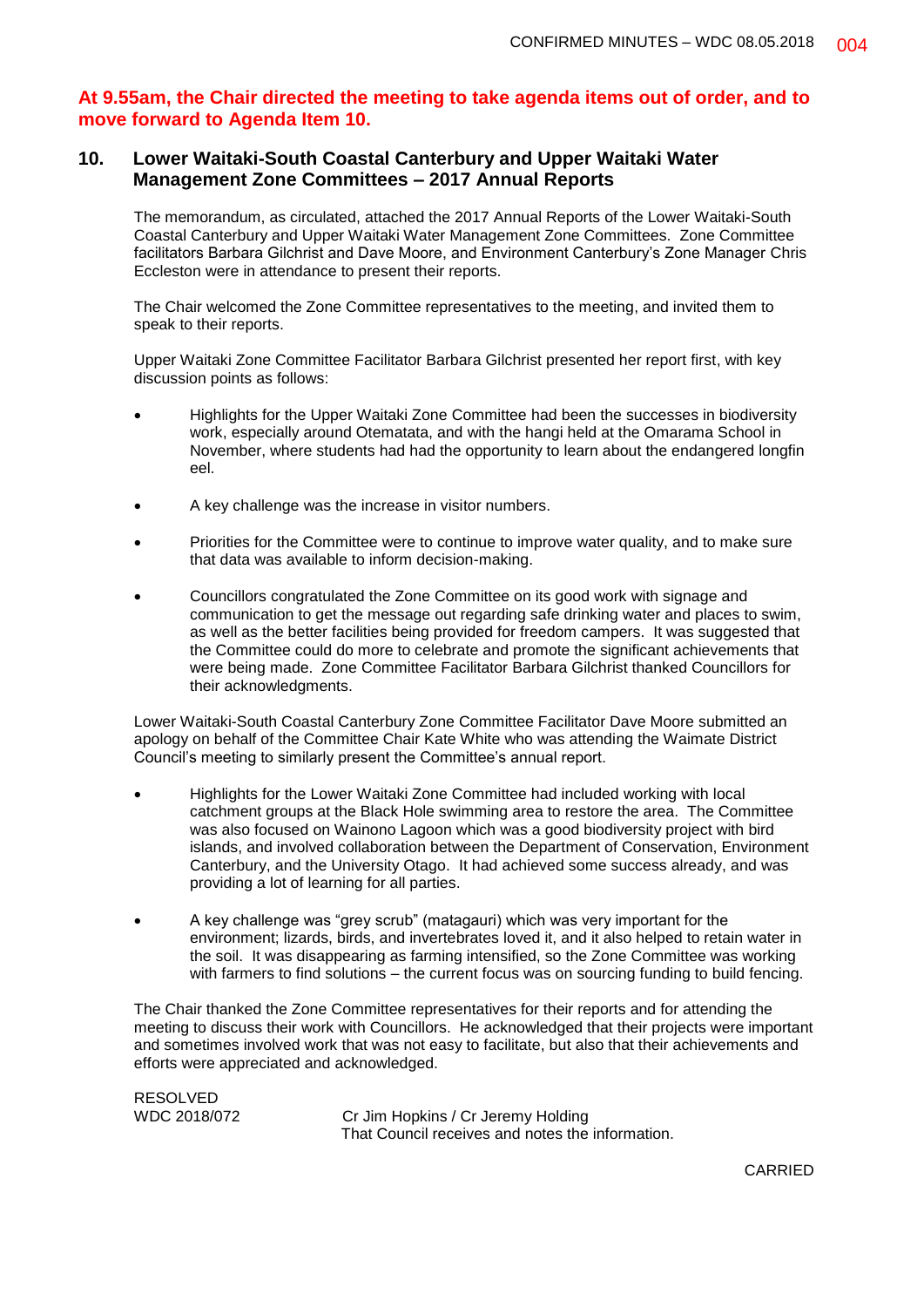# **8. Recommendations from Assets Committee Meeting – 1 May 2018**

The recommendations report, as circulated, sought Council's approval of recommendations agreed at the Assets Committee Meeting held on 1 May 2018.

# **Springfield Road Pipeline**

The report to the Assets Committee Meeting had discussed keeping Springfield Road open during periods of heavy and prolonged rainfall and subsequent increases in pond levels, in order to assist adjacent landowners to have more productive land available for their operations.

```
RESOLVED<br>WDC 2018/073
```
Deputy Mayor Melanie Tavendale / Cr Craig Dawson That Council contributes a budget of up to \$15,000 from unsubsidised roading budgets towards works associated with a private pipeline project that will keep pond levels below the existing level of Springfield Road east of Fortification Road.

CARRIED AGAINST: Cr Guy Percival

# **9. Waitaki District General Bylaw – minor amendments to meet Minister of Conservation requirements**

The agenda report, as circulated, sought Council's agreement to make minor amendments to the Waitaki District General Bylaw 2017 (now referred to as the Waitaki District General Bylaws 2018) to meet the requirements of the Minister of Conservation.

RESOLVED

WDC 2018/074 Deputy Mayor Melanie Tavendale / Cr Craig Dawson That Council:

- 1. Agrees to the implementation of minor changes to the Waitaki District General Bylaw 2017 (now referred to as the Waitaki District General Bylaws 2018) to meet the requirements of the Minister of Conservation; and
- 2. Adopts the Waitaki District General Bylaws 2018 (as set out in Appendix 2), to come into effect on 1 July 2018.

CARRIED

*The meeting was adjourned at 10.19am, and reconvened at 10.48am.*

# **The Chair directed the meeting to move forward to Agenda Item 11.**

# **11. Council-Controlled Organisation Half Yearly Report – Waitaki District Health Services Limited (WDHSL)**

The cover report provided to Council, by way of attachment, the Waitaki District Health Services Limited (WDHSL) half-yearly report for the period ending 31 December 2017.

The Chair welcomed WDHSL Board Chairman Chris Swann, Deputy Chair Helen Algar, and Directors Paul Ellison, Andrew Wilson and Ian Hurst to the meeting. Chairman Chris Swan highlighted key aspects of the half-yearly report, including:

- The focus in the reporting period had been on completing the review of the organisation and its services in response to community requirements.
- The review report had come out late last year, and the Board was now well on the way to implementing the recommendations and outcomes.
- Financially, there would be a deficit at year-end but it would be better than originally forecast.
- The strategic plan update had been completed in November 2017.
- A five-year contract with the Southern District Health Board (SDHB) had started on 1 July 2017, and involved annual reviews of the services provided, performance against those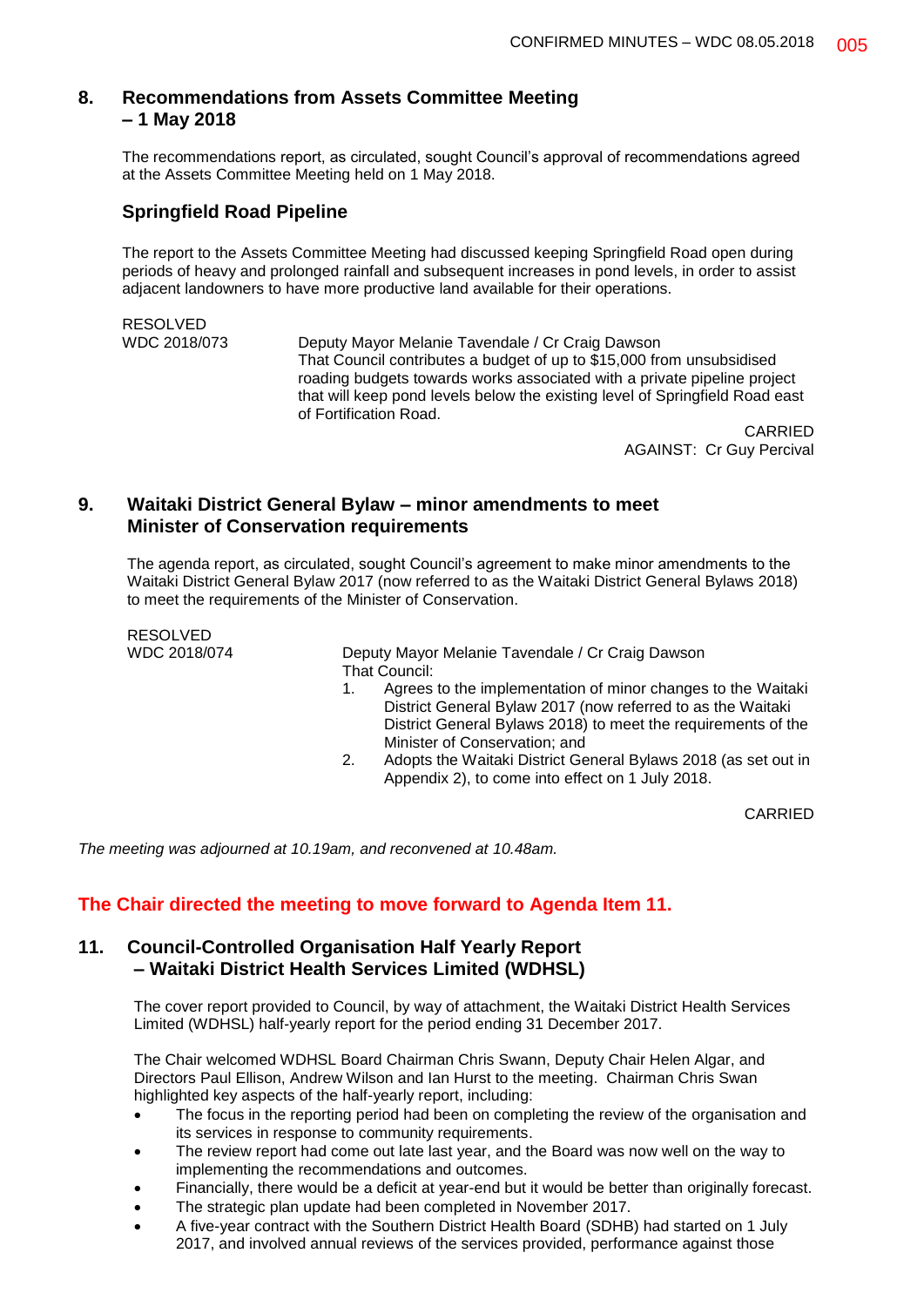services; financial performance; and progress against the model of care. SDHB had also participated as part of the project group to produce the plan, and was actively supporting WDHSL in implementing it.

 Staffing costs were also discussed, and the Chairman noted that the Board's focus for this year would be on becoming more efficient with staff and how services were delivered; on upskilling nurse practitioners to take away the load from doctors; and hiring more administrators to support and free up nurses who would work with patients.

The Chair thanked the Chairman and other Board members for attending the meeting and presenting their report. He acknowledged the ongoing staffing matters raised, and said it was pleasing to see progress being made to address them as the strategic plan was implemented.

| RESOLVED     |                                                  |  |
|--------------|--------------------------------------------------|--|
| WDC 2018/075 | Deputy Mayor Melanie Tavendale / Cr Jim Hopkins  |  |
|              | That Council receives and notes the information. |  |

CARRIED

*The meeting was adjourned at 11.10am, and reconvened at 11.51am.*

*The Chair immediately signalled his intention to move the meeting into Public Excluded.*

# **12. Resolution to Exclude the Public**

RESOLVED

| <b>RESOLVED</b><br>WDC 2018/076 | Deputy Mayor Melanie Tavendale / Cr Craig Dawson<br>That the public be excluded from the following part of the proceedings of<br>this meeting, namely:<br>Confirmation of Public Excluded Meeting Minutes - Council Meeting 27<br>$\bullet$<br>March 2018 PE<br>Land at Livingstone PE<br>$\bullet$<br>Lease of Land PE<br>$\bullet$ |
|---------------------------------|--------------------------------------------------------------------------------------------------------------------------------------------------------------------------------------------------------------------------------------------------------------------------------------------------------------------------------------|
|                                 |                                                                                                                                                                                                                                                                                                                                      |

The general subject of each matter to be considered while the public is excluded; the reasons for passing this resolution in relation to each matter, and the specific grounds under Section 48(1) of the Local Government Official Information and Meetings Act 1987 for the passing of this resolution are as follows:

| General subject of each matter |                                                | Reason for passing this resolution in relation to each               |
|--------------------------------|------------------------------------------------|----------------------------------------------------------------------|
| to be considered               |                                                | matter $-$ Section 48(1)                                             |
|                                | Public Excluded:                               |                                                                      |
| 13.                            | <b>Confirmation of Public Excluded Meeting</b> | To protect the privacy of natural persons.                           |
|                                | Minutes - Council Meeting 27 March             | Section $48(1)(a)$                                                   |
|                                | 2018 PE                                        | (The disclosure of the information would cause)                      |
| 14.                            | Land at Livingstone PE                         | unnecessary personal embarrassment to the persons                    |
| 15.                            | Lease of Land PE                               | concerned.)                                                          |
|                                |                                                | To enable the Council to carry out commercial                        |
|                                |                                                | negotiations without prejudice or disadvantage.                      |
|                                |                                                | Section $48(l)(a)$                                                   |
|                                |                                                | (Premature disclosure of the information would                       |
|                                |                                                | detrimentally affect the Council's position in the<br>negotiations.) |

These resolutions are made in reliance on Section 48(1) of the Local Government Official Information and Meetings Act 1987 and the particular interest or interests protected by Section 6 or Section 7 of the Act or Section 6 or Section 7 or Section 9 of the Official Information Act 1982, as the case may require, which would be prejudiced by holding of the whole or the relevant part of the proceedings of the meeting in public are as shown above (in brackets) with respect to each item.

CARRIED

**Public Excluded Minutes apply**